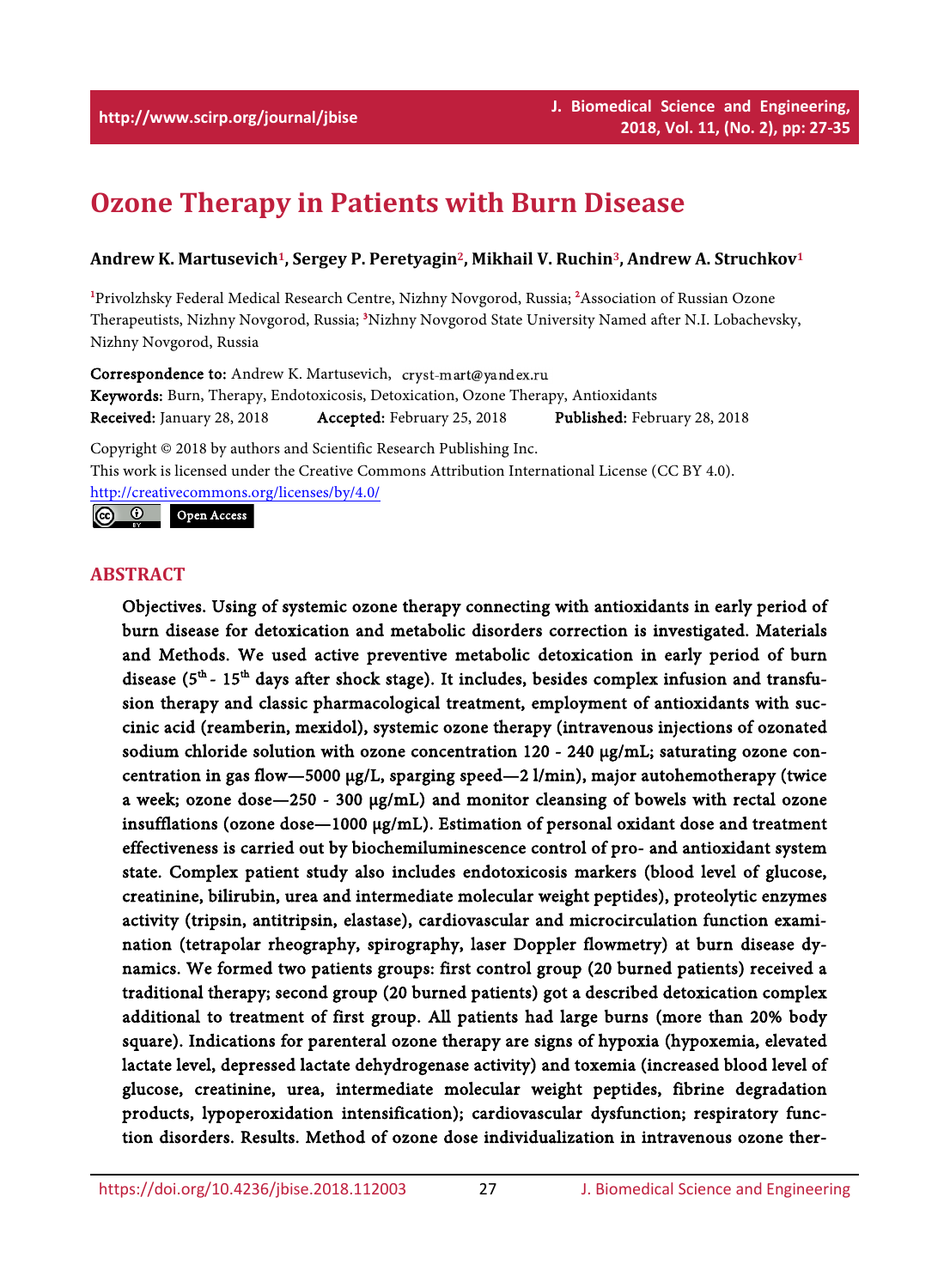apy and pharmacological treatment as oxidation stress correction is shown. This method is based on biochemiluminescence detection of patient blood antioxidant system reaction in ozonization in vitro. It is important that first stage of method is pro- and antioxidant potential estimation. Conclusions. It was shown that this algorithm use determines fully correction of oxygen homeostasis disorders and endotoxicosis. It optimizes results of complex treatment of burned patients.

# **1. INTRODUCTION**

Burn disease is one of the main pathogenic factors in systemic inflammatory response syndrome (SIRS) and multiorganic insufficiency formation is endotoxicosis. Main substrates of this pathological process are tissue toxins and non-fully oxidized, hypoxia-associated metabolites. Common chirurgical indication for efferential therapy is second or third degree of endotoxicosis [\[1](#page-7-0)[-3\]](#page-7-1), but this tactic is not usually adequate in burn disease.

We study oxygen active forms (ozone, hydrogen peroxide, singlet oxygen etc.) system using possibilities in urgent pathology, associated with hypoxia and toxemia, for oxygen homeostasis correction. Ozone therapy standard schemes, recommended by V. Bocci (1999), R. Vieban (2007), S. Menendes et al. (2008) and others specialists [\[4,](#page-7-2) [5\]](#page-7-3), are not effective, because at this disease oxygen homeostasis disorders are connected with oxidative stress, pro- and antioxidant disbalance, proteolysis, lypolysis and multiorganic dysfunction [\[3,](#page-7-1) [6,](#page-7-4) [7\]](#page-7-5). It was shown early, that pro- and antioxidant balance is individual organism characteristic, determined by endogenic and exogenic factors summation [\[3,](#page-7-1) [8,](#page-8-0) [9\]](#page-8-1). In connection with it, treatment tactics choice may be individualized by lypoperoxidation and antioxidant potential state of each patient [\[2,](#page-7-6) [7\]](#page-7-5). It is necessary to estimate the organism response on antioxidant or oxidation inductor injections (e.g. ozone). This thesis determines ozone use with obligatory individual monitoring of pro- and antioxidant system state.

So, the purpose of this study was the estimation of ozone therapy effectiveness in patients with burn disease.

#### **2. MATERIALS AND METHODS**

#### **2.1. Material and Groups Characteristics**

Our open, prospective study was performed from 2012 to 2016 in Burn Department of Privolzhsky Federal Medical Research Centre. We used active preventive metabolic detoxication in early period of burn disease (5<sup>th</sup> - 15<sup>th</sup> days after shock stage). It includes, besides complex infusion and transfusion therapy and classic pharmacological treatment, employment of antioxidants with succinic acid (reamberin, mexidol), systemic ozone therapy (intravenous injections of ozonated sodium chloride solution with ozone concentration 120 - 240 µg/mL; saturating ozone concentration in gas flow—5000 µg/L, sparging speed—2 l/min), large autohaemotherapy (twice a week; ozone dose—250 - 300 µg/mL) and monitor cleansing of bowels with rectal ozone insufflations (ozone dose—1000 µg/mL).

Patients are including in our study had deep extensive burns (from 10 to 40 percents of body square; II degree on modern classification of burns deep). The criteria for exclusion were the age of patients (less than 18 and over 60 years), as well as the presence of severe comorbidities. We formed two patients groups: first control group (20 burned patients) received a traditional therapy, second group (20 burned patients) get a described detoxication complex additionally to treatment of first group. All patients had large burns (more than 20% body square).

#### **2.2. Methods**

Estimation of personal oxidant dose and treatment effectiveness is carry out by biochemilumines-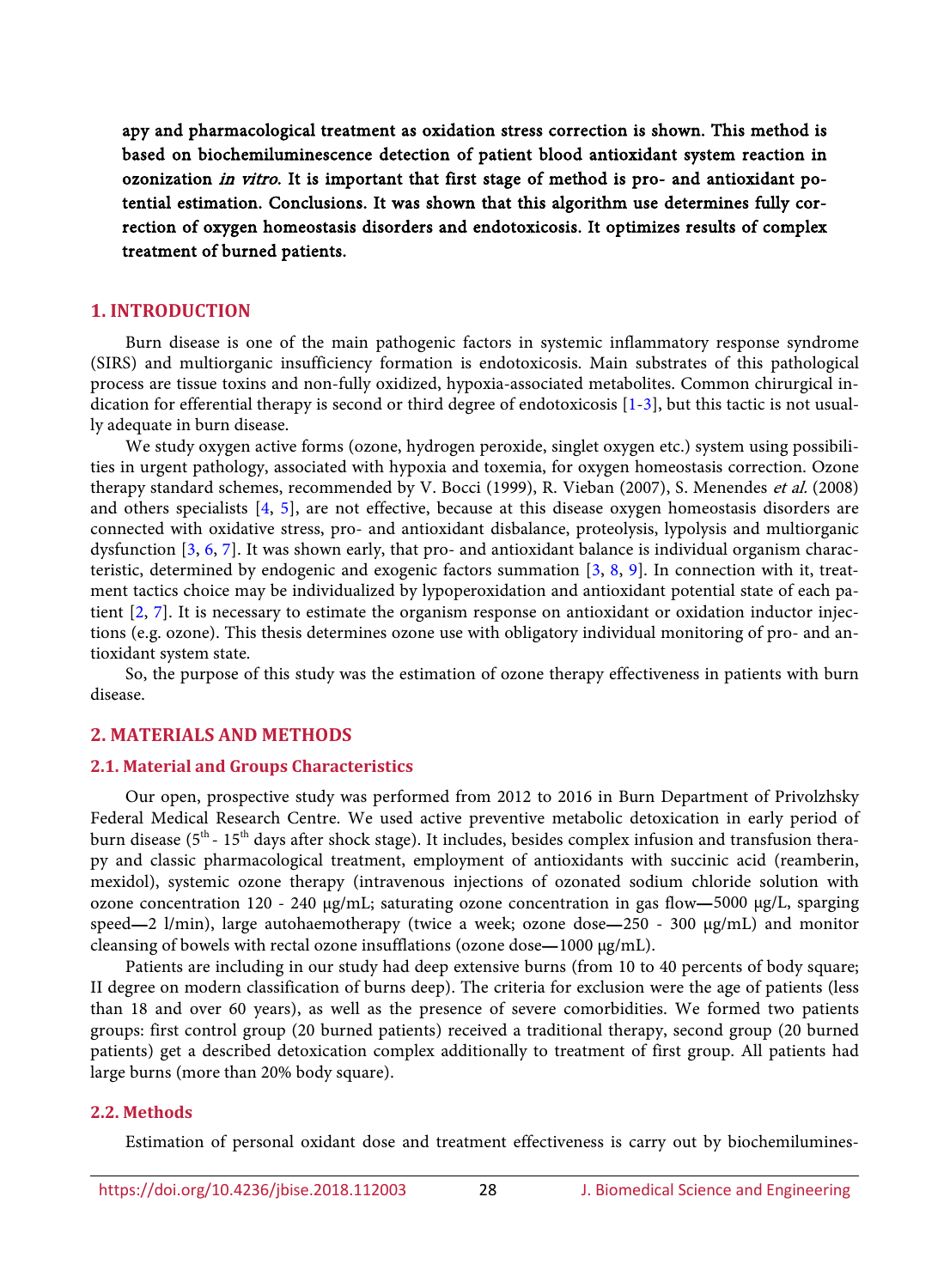cence control of pro- and antioxidant system state. Complex patient study also includes endotoxicosis markers (blood level of glucose, creatinine, bilirubin, urea and intermediate molecular weight peptides), proteolytic enzymes activity (tripsin, antitripsin, elastase), cardiovascular and microcirculation function examination (tetrapolar rheography, spirography, laser Doppler flowmetry [\[10\]](#page-8-2)) at burn disease dynamics.

Indications for parenteral ozone therapy are signs of hypoxia (hypoxemia, elevated lactate level, depressed lactate dehydrogenase activity) and toxemia (increased blood level of glucose, creatinine, urea, intermediate molecular weight peptides, fibrine degradation products, lypoperoxidation intensification); cardiovascular dysfunction (hypokinetic type of hemodynamics, microcirculation reduction); respiratory function disorders.

Investigation was approved by Local Committee for Biomedical Ethics (LCBE) of Volga Federal Medical Research Center (Nizhny Novgorod). All patients are including in control and main groups signed informed consent to participate in the study.

#### **2.3. The Essence of Our Algorithm of Ozone Use**

We carried out therapy individualization test in several stages. Before parenteral ozone therapy or antioxidant treatment start we taken 20 ml of patient blood (anticoagulant—heparin) for the estimation of initial oxidant potential of biological fluid. Intensity of lypoperoxidation and antioxidant system state was tested by induced biochemiluminescence [\[2,](#page-7-6) [7\]](#page-7-5). Result of this test was indication for oxidant or antioxidant prescription. Next stage included evaluation of oxidation stress-inducing ozone dose in vitro. We fixed oxidation stress, if intensity of lypoperoxidation and reduction of antioxidant activity are registered. For this manipulation blood samples were divided on necessary number of aliquots, connected with number of tested ozone concentration. Ozonated sodium chloride solution with each ozone dose was added to each aliquot in special proportion (NaCl solution:blood = 0.1:2). In control sample we added non-ozonated sodium chloride solution. Sample exposition time was 10 min, after that it was centrifuged at 1250 g during 20 min. In centrifuged blood plasma oxidation status was estimated by induced biochemiluminescence. Optimal ozone dose for intravenous ozone therapy is concentration which provoked temperate initiation of peroxidation with antioxidant system predominance.

At necessary of antioxidant prescription we selected ozone dose, which provoked oxidation stress. Its diagnostic criteria were described early. For this testing additional blood was divided on samples, which number are conform to investigated antioxidants number. After that oxidation-induced ozonated sodium chloride solution and tested antioxidants were added to blood samples (exposition time—10 min). After biochemiluminescence investigation we selected antioxidant with maximal activity.

#### **2.4. Statistical Analysis**

Statistical analysis of the data was performed with Statistica 6.0 program. Data were expressed as means  $\pm$  SE, the Student's t-test was used for detection of statistical difference.

#### **3. RESULTS AND DISCUSSION**

#### **Estimation of Method Effectiveness**

This technology of individual selection of oxidative and antioxidant therapy was introduced in work of burn center of Nizhny Novgorod Research Institute of Traumatology and Orthopaedics [\[2\]](#page-7-6).

Analysis of controlled parameters demonstrated considerable metabolic disorders in patients' blood at complex treatment start. So, at early period of burn disease all patients had pathological changes of proand antioxidant systems state, characterizing by oxidation stress presence (elevation of lypoperoxidation level, accumulation of its primary, intermediate and terminal products with parallel reduction of antioxidant system activity). In addition, blood metabolic changes included hypoproteinemia, hypoalbuminemia and endotoxicosis markers elevation.

It was stated, that ozonated sodium chloride solution usage in complex treatment of burn disease improved correction of metabolic disorders. So, adequate ozone dose for parenteral injections caused physi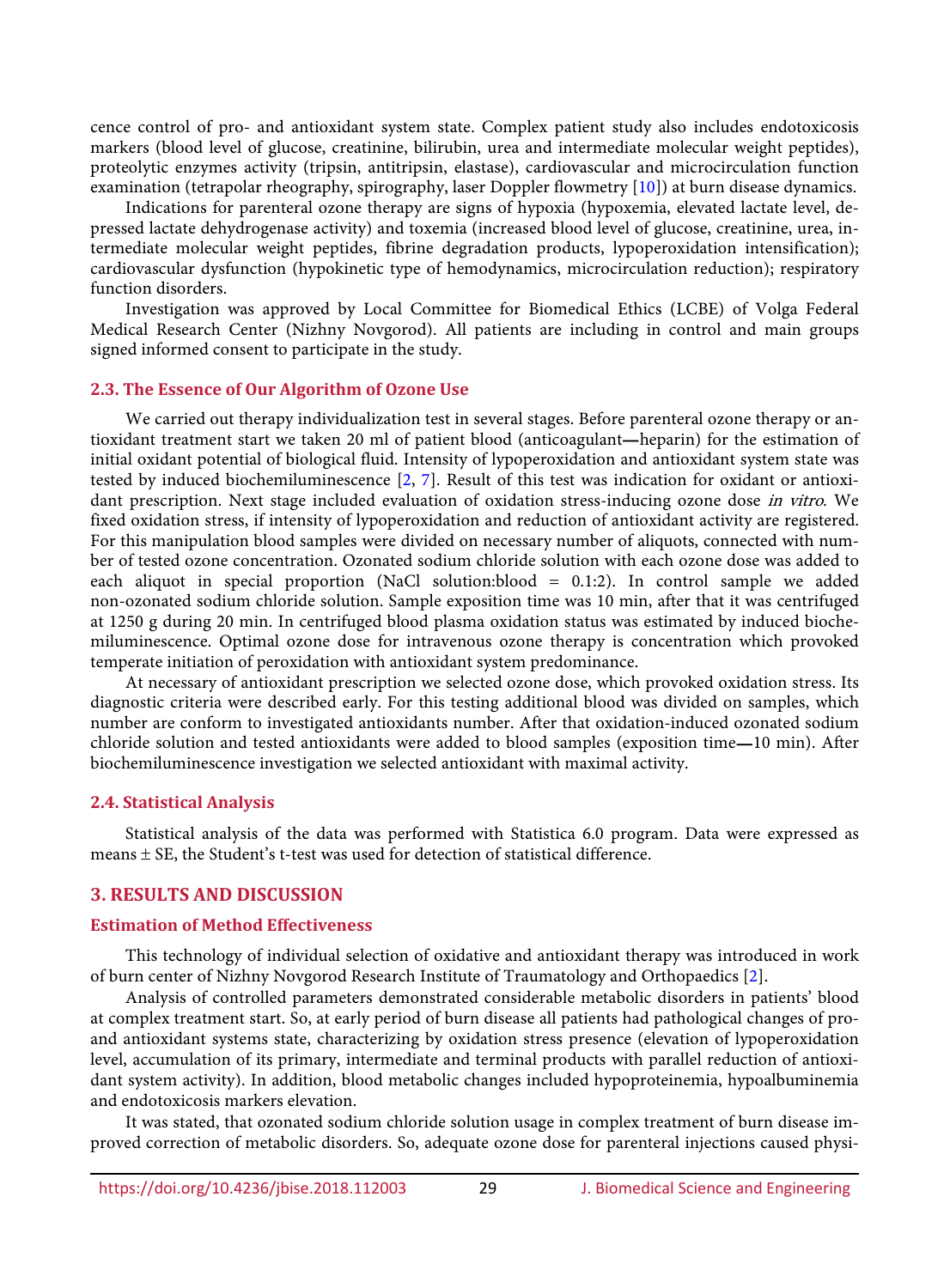ological stimulation of antioxidant potential. In this connection, blood antioxidant activity at patients of main group was higher, that in control group [\(Figure 1\)](#page-3-0). This positive dynamics of metabolic systems adaptive reorganization, associated with pro- and antioxidant potential normalization, was accompanied by reduction of endotoxicosis markers level.

Estimation of blood pro- and antioxidant potential at systemic ozone therapy allowed to show its possibilities for antioxidant reserves elevation (at 25% - 28% to initial level), but parenteral ozone use also caused prooxidant system initiation in burned patients (at 8% - 12% to initial level; [Figure 2\)](#page-4-0). Investigation of lypoperoxidation intermediate products level was not quite informative [\(Figure 3\)](#page-4-1). This dynamics of controlled parameters was most optimal. It connected with positive changes of other oxygen-depended processes in organism homeostasis. Dynamics of intermediate molecules in both group of patients corresponded to the fact that ozone therapy inclusion in complex treatment of burns caused to reduction of oxi-dation stress intensity in postburn period [\(Figure 4\)](#page-5-0).

Special direction of this work is monitor cleansing of bowels (with rectal ozone insufflations) role in complex detoxication therapy of burned patients. Our investigation shown, that this variant of ozone use allowed to reduce creatinine level on 30%, urea level on 26% and intermediate peptide molecules on 36%.

It was shown by our investigation that blood trispin activity elevated at 260% to normal level at 3 - 5 day after thermal trauma. Elastase activity increased at 1000% to normal level in early period of burn disease, and antitripsin activity was reduced in 4 times to normal level. The changes reproduced strongly pronounced disbalance of organism proteolytic system.

In patients of control group at 10 day after burn tripsin activity reduced in 1,5 times, elastase activity – in 1.6 times, and antitripsin activity elevated in 1.5 times. At major autohaemotherapy with ozone proteinases activity reduced clearly than at control group. It is important, that on 10 day after thermal trauma antitripsin activity was elevated in 5 times (1.5 times higher than normal level).

So, ozone using in burns management caused to proteolysis inhibitors level elevation, which means that this criteria may be utilized as high sensitive marker of parenteral ozone therapy effectiveness and safety.

<span id="page-3-0"></span>Next stage of our complex study is estimation of system and central hemodynamic state in parenteral injections of ozonated solutions [\(Figure 5](#page-5-1) and [Figure 6\)](#page-6-0). Own data indicated the positive effect of ozone



Figure 1. Blood lipid peroxidation level at control and main (ozone therapy addition) group patients ("\*"—differences between the level of the parameter in the main and control groups are statistically significant,  $p < 0.05$ ).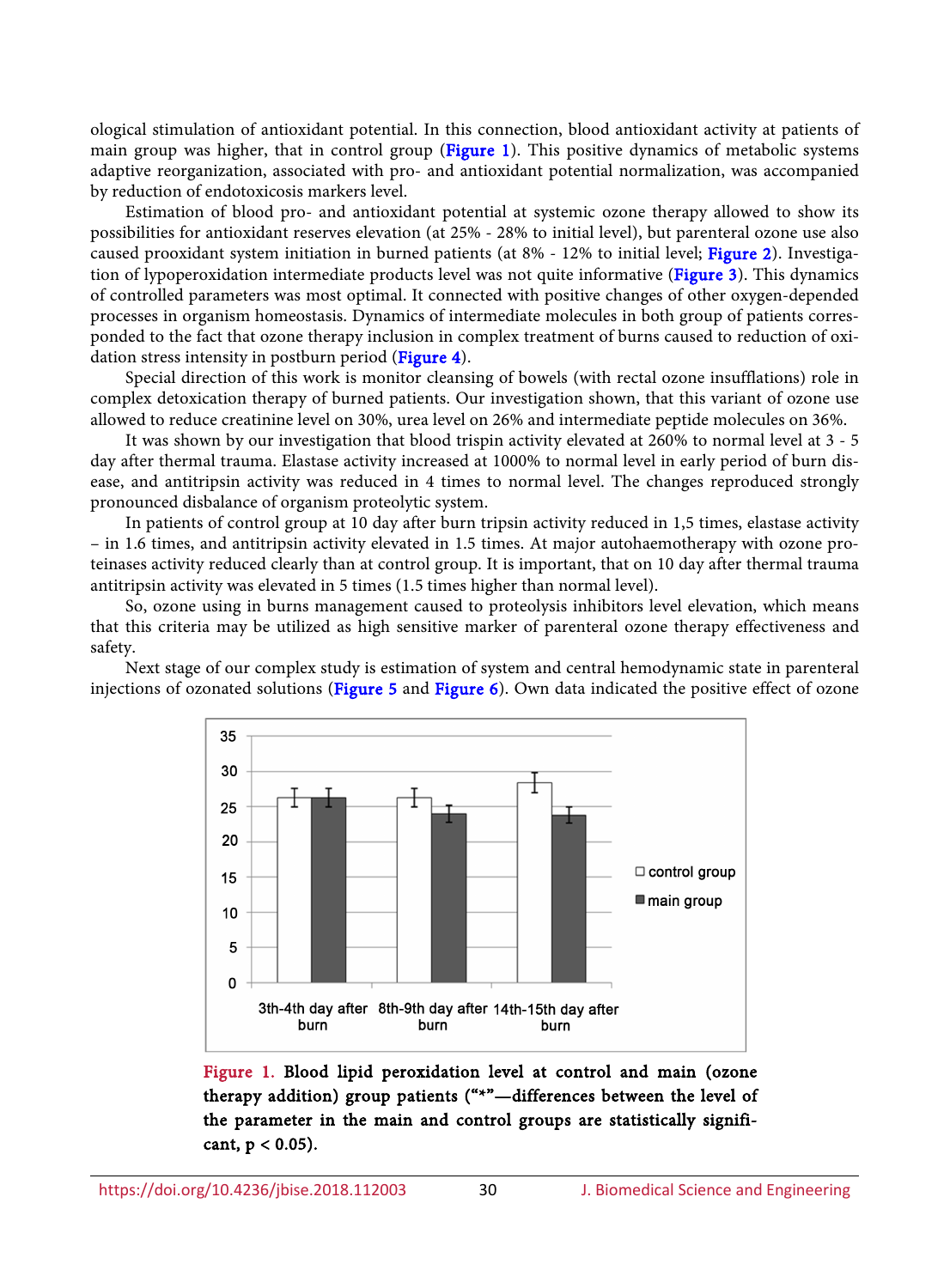<span id="page-4-0"></span>

Figure 2. Blood antioxidant potential at control and main (ozone therapy addition) group patients ("\*"—differences between the level of the parameter in the main and control groups are statistically significant, p  $< 0.05$ ).

<span id="page-4-1"></span>

Figure 3. Blood lipid peroxidation intermediate products level in patient of control and main group (OT—ozone therapy; "\*"—differences between the level of the parameter in the main and control groups are statistically significant,  $p < 0.0$ ).

therapy on myocardium metabolic state and restoration of its function. Most informative criteria of this change are dynamics of heart rate and cardiac output. At systemic ozone use we fixed more clearly grown of cardiac output with less elevation of heart rate as against patients of control group [\(Figure 5\)](#page-5-1).

Also, we analyzed dynamics of capillary blood flow at burn perifocal zone at systemic ozone therapy [\[10\]](#page-8-2). Tested skin regions (at 1 cm away from lip of a wound) were approved as main and non-wounded zone—as control. In this points level of microcirculation general parameter was estimated. Gradient between the points was calculated.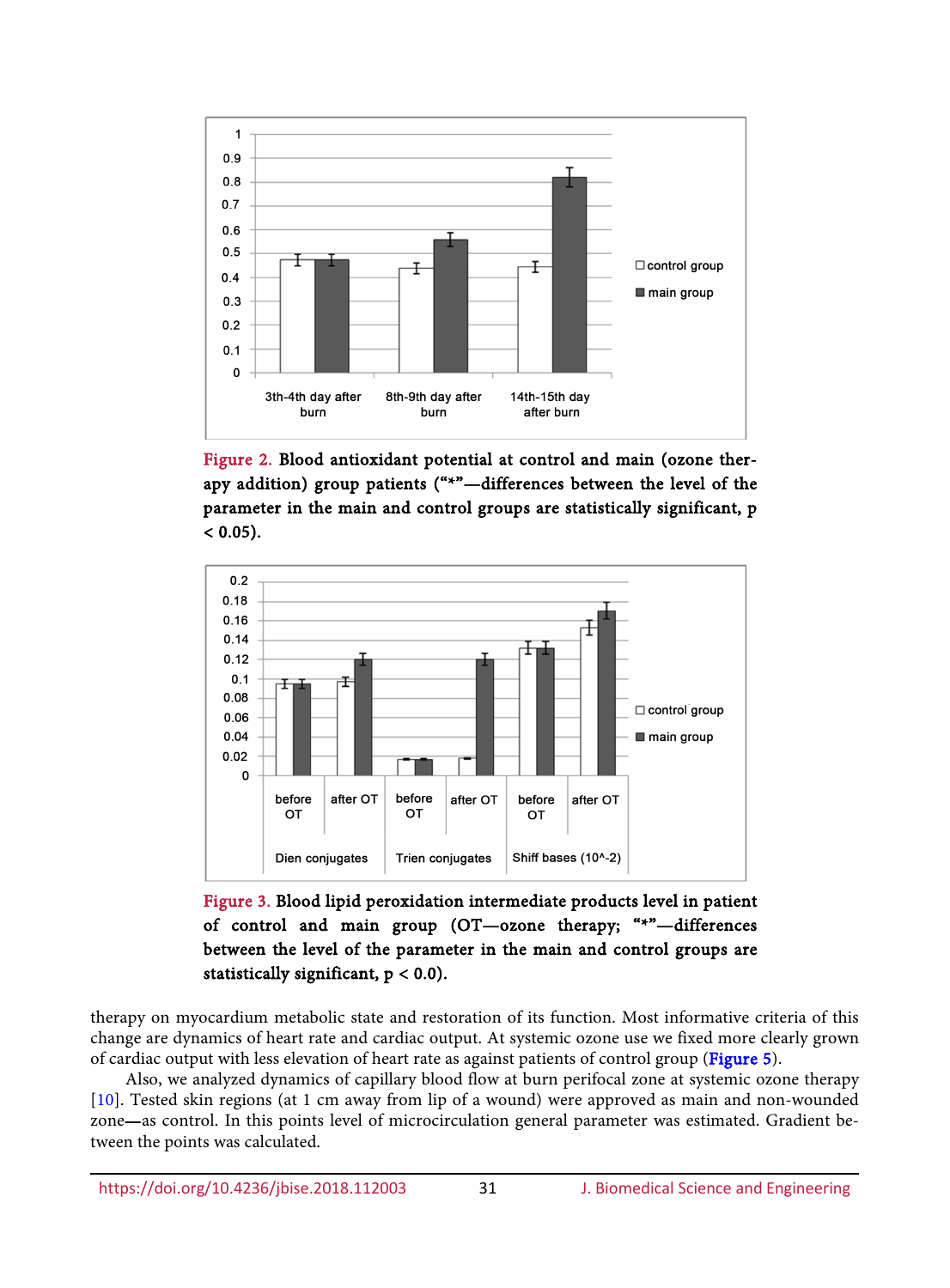<span id="page-5-0"></span>

Figure 4. Blood level of intermediate peptide molecules (Е254) at control and main groups ("\*"—differences between the level of the parameter in the main and control groups are statistically significant, p  $< 0.05$ ).

<span id="page-5-1"></span>

Figure 5. Central and peripheral hemodynamics parameters at traditional treatment of burn disease in connection with ozone therapy use ("\*"—differences to parameter level before treatment are statistically significant,  $p < 0.05$ ; "#"-differences to healthy people are statistically significant,  $p < 0.05$ ).

Laser doppler flowmetry data demonstrate improvement of perifocal zone perfusion after systemic ozone therapy procedure [\(Table 1\)](#page-6-1), which characterized by highest elevation of general microcirculation parameter in main region in comparison with control one. This tendency is determined by predominance of active regulatory mechanisms over passive.

In next period of early stage of burn disease level of general microcirculation parameter at control region had no differences, and at perifocal wound zone it increased constantly with tissue reperfusion. It can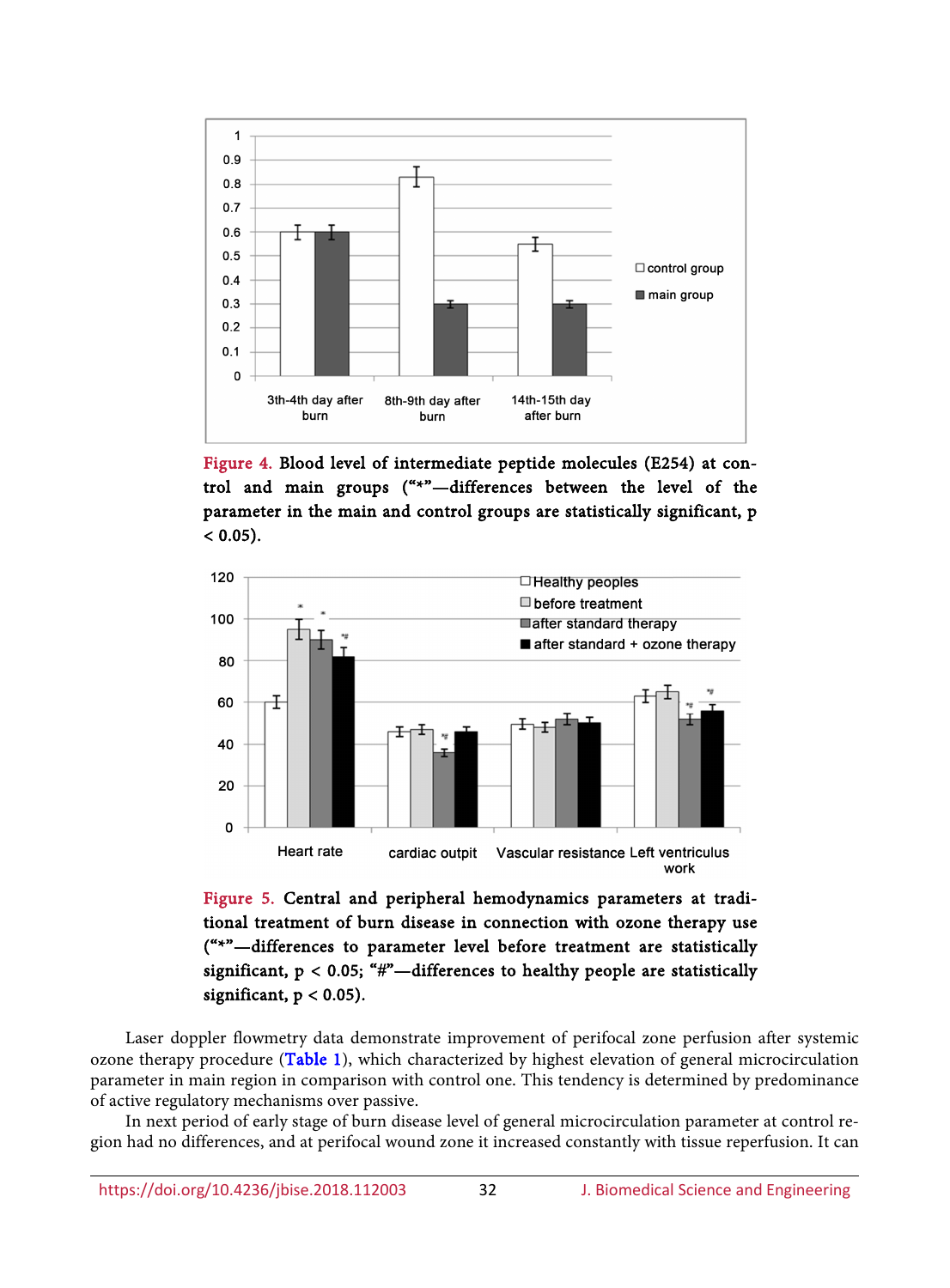<span id="page-6-0"></span>

Figure 6. Dynamics of microcirculation state at traditional treatment of burn disease in connection with ozone therapy use ("\*"—differences to parameter level before treatment are statistically significant,  $p < 0.05$ ; "#"—differences to healthy people are statistically significant,  $p < 0.05$ ).

|                 | Initial state                 | 1 day after<br>trauma and<br>ozone use | 3 day after<br>trauma and<br>ozone use | 5 - 7 days after<br>trauma and<br>ozone use | 12 - 14 days<br>after trauma<br>and ozone use |
|-----------------|-------------------------------|----------------------------------------|----------------------------------------|---------------------------------------------|-----------------------------------------------|
| Main regions    | $26.53 \pm 2.38$              | $32.52 \pm 1.38$                       | $34.25 \pm 3.18$                       | $38.42 \pm 2.23$                            | $44.98 \pm 3.28$                              |
| Control regions | $38.95 \pm 2.4$<br>(p > 0.05) | $41.21 \pm 3.38$<br>(p < 0.05)         | $40.95 \pm 2.16$<br>(p < 0.05)         | $39.52 + 2.21$                              | $42.23 \pm 3.24$                              |

<span id="page-6-1"></span>Table 1. Microcirculatory general parameter level at systemic ozone therapy dynamics.

be connected with modulation of synthesis and/or release of biologically active substances, regulating microcirculation state at systemic ozone therapy. Tissue blood flow optimization correlated with reparation stimulation, epithelization and skin restoration. On our opinion, this microcirculation changes take place in organism at all, that is very important for adaptation ensuring at burn disease.

Additional evidence of positive action of systemic ozone therapy on organism homeostasis at burns was dynamics of proteom restoration. So, blood protein profile normalization was more effectively at patients, getting parenteral injections of ozonated sodium chloride solutions.

In addition, most patients of main group feel better, had a good appetite, optimization of efficiency, temperature level, reduced pain after parenteral ozone therapy course. So, we got a positive clinical effect of different ozone therapy method use in complex treatment of patients with burn disease. Also, this technology is economically grounded, because it allowed reduce total treatment cost.

Finally, we did not fixed any complications during and after used course of systemic ozone therapy in all patients of main group.

# **4. DISCUSSION**

In Russia and all around the world ozone is primary used in wound treatment as an antibacterial agent [\[1,](#page-7-0) [6,](#page-7-4) [11,](#page-8-3) [12\]](#page-8-4). Its high oxidative potential is causing hyperactivation of lipid peroxidation initiates the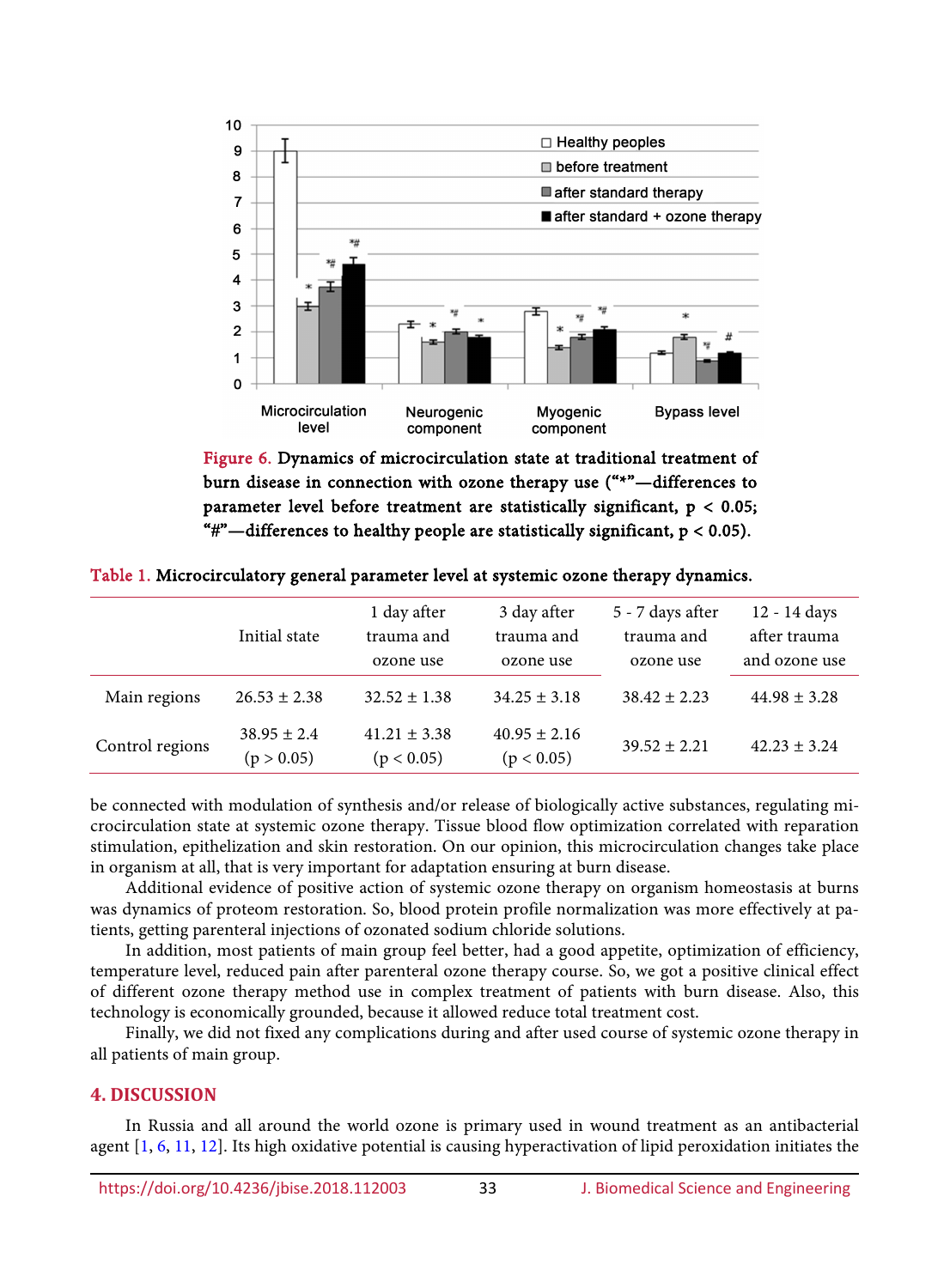destructive processes in the cell walls of wound bacterial pathogens  $[1, 8, 11]$  $[1, 8, 11]$  $[1, 8, 11]$  $[1, 8, 11]$  $[1, 8, 11]$ . For this task solution high ozone are necessary.

Now there are a two ways of local ozone therapy of different wound. First method includes wound processing with gaseous ozone-oxygen mixtures [\[11-](#page-8-3)[13\]](#page-8-5). Second technology is based on wound irrigation with ozonized saline or distilled water [\[1,](#page-7-0) [14,](#page-8-6) [15\]](#page-8-7). It was stated that antiseptic action of ozone is not only associated with its oxidative properties, but with different bioregulatory effects [\[6,](#page-7-4) [8,](#page-8-0) [9\]](#page-8-1), including optimization of oxidative metabolism [\[8\]](#page-8-0), stimulating of growth factors [\[16\]](#page-8-8) activity etc.

For both indicated methods clinical efficiency was demonstrated, but possibilities of systemic ozone therapy, such as intravenous infusions of ozonized saline, is poorly studied. This medical technology is used in Russia for treatment of different pathology (for example, in cardiology, gastroenterology and others [\[4](#page-7-2)[-6,](#page-7-4) [9,](#page-8-1) [17\]](#page-8-9)) not fully investigated for wound and burns management. That is why we have examined the effects of systemic ozone therapy in patients with extensive burns. It is established that the use of low doses of ozone (1000 - 3000 µg/mL) for intravenous infusions of ozonized saline (in conjunction with their individual selection) allows adjusting the systemic manifestations of burn disease. This provides more rapid relief of laboratory signs of intoxication and advanced rehabilitation patients.

As is generally known, «oligopeptides—inhibitors» system balance has a rank high among pathogenic factors of burn toxemia [\[2\]](#page-7-6). One of the most important component of this system is proteolysis, including multienzyme complex (tripsin, elastase etc.), determined organism adaptation. Tripsin is a key enzyme, which started digestive process, degradation of anomaly and mutated proteins [\[8\]](#page-8-0). Elastase is one of the most degradated enzymes of human organism, which destructed elastin and collagen fibres, blood plasma proteins, immunoglobulines, fibrinogen, hormones and others [\[8\]](#page-8-0). There is a large proteolysis inhibitors pool for proteinases activity protection. Most important component of this system is antitripsin, provided with 80% blood antiprotease protection.

## **5. CONCLUSION**

Our data demonstrate the necessary of inclusion of ozone therapy in complex algorithm of burned patient management, because this method can modify the mechanisms of endogenic detoxication. It is very important to use individualization in oxidative therapy prescription, that is possible, if initial pro- and antioxidant system state is known. On this base, we can select adequate exogenic regulators of its disorders to optimization of oxygen-depend processes in organism of burned patients.

In our opinion, usage of suggested method of ozone and antioxidant dose selection may be important for individualization oxidative and antioxidant therapy in modern combustiology.

# **REFERENCES**

- <span id="page-7-0"></span>1. Frascino, A.V., Mantesso, A., Corrêa, L. and Deboni, M.C. (2013) Aqueous-Ozone Irrigation of Bone Monocortical Wounds in Hyperglycemic Rats. Acta Cirúrgica Brasileira, 28, 327-333. <https://doi.org/10.1590/S0102-86502013000500002>
- <span id="page-7-6"></span>2. Kuzmina, E.I., Peretyagin, S.P., Evstigneev, S.V., et al. (2000) Estimation of Antioxidant Potential in Blood Plasma of Burned Patients. NNIITO, Nizhny Novgorod.
- <span id="page-7-1"></span>3. Maslennikov, O.V. and Kontorschikova, K.N. (2008) Ozone Therapy. Nizhny Novgorod State Medical Academy, Nizhny Novgorod.
- <span id="page-7-2"></span>4. Rilling, Z. and Viebahn, R. (1997) Practice of Ozone-Oxygen Therapy. Hang, New York.
- <span id="page-7-3"></span>5. Vieban, R. (2009) Ozon-Sauerstoff-Therapie. MVS Medizinverlage, Stuttgart.
- <span id="page-7-4"></span>6. Alyekhina, S.P. and Scherbatyuk, T.G. (2003) Ozone Therapy. Clinical and Experimental Aspects. Litera, Nizhny Novgorod.
- <span id="page-7-5"></span>7. Kontorschikova, K.N., Peretyagin, S.P. and Kuzmina, E.I. (1989) Method of Chemical Substances Antioxidant